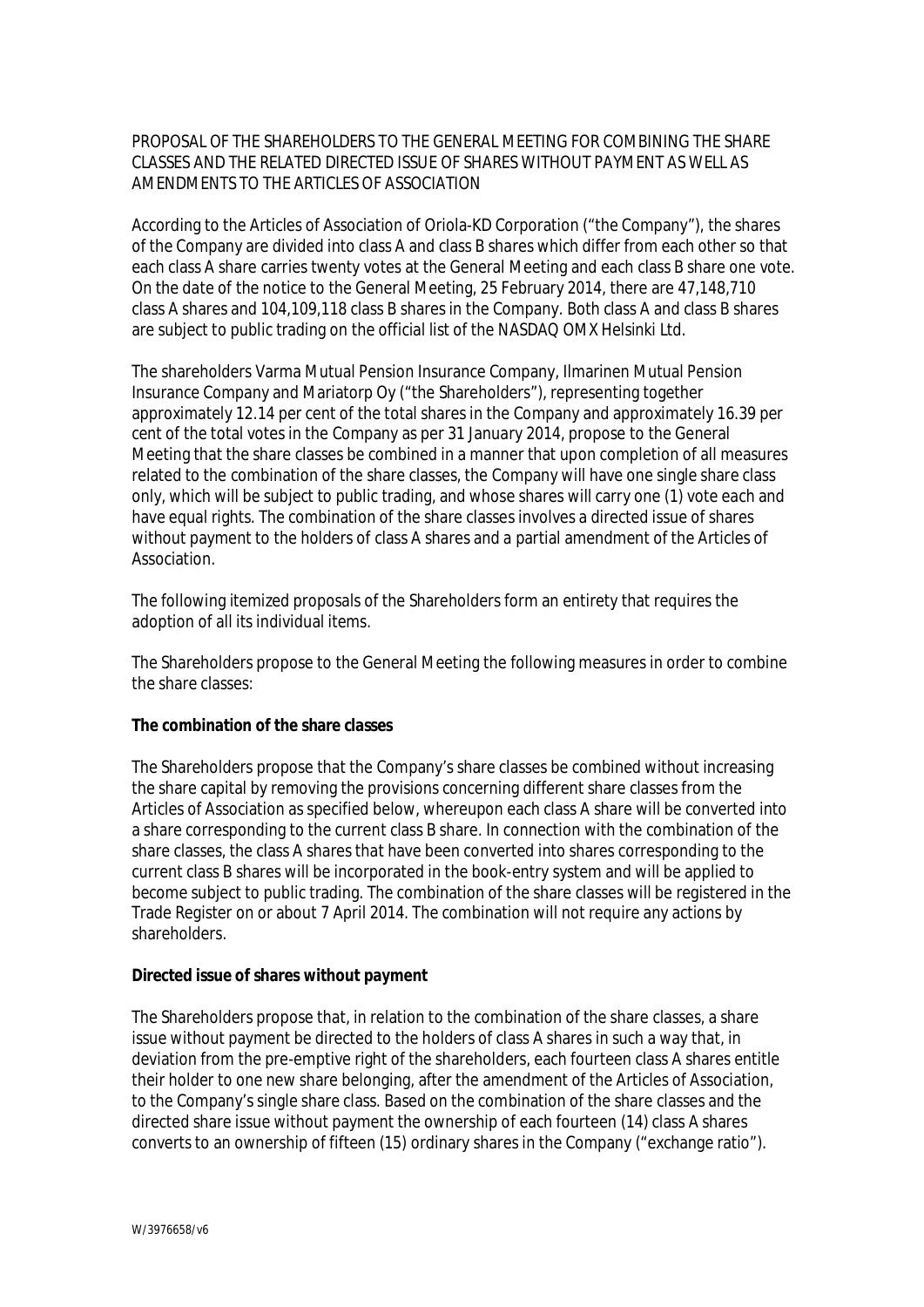Each holder of the class A shares who owns class A shares on the record date 7 April 2014 has the right to receive new shares.

The new shares will be distributed among holders of class A shares in proportion to their ownership and recorded directly to the relevant book-entry account on the basis of account entries on the record date and in accordance with the rules and practices of the book-entry system.

To the extent the number of class A shares held by a holder of class A shares is not divisible by fourteen (14), the shares formed based on the remainders will be given to be sold by a bank assigned by the Company for the account of such holders of class A shares whose number of class A shares was not divisible by fourteen (14), as specified in more detail by the Company's board of directors and in accordance with the agreement to be made between the Company and the bank assigned by the Company's board of directors. The share issue without payment will not require any actions by shareholders.

The maximum number of shares to be issued in the directed share issue without payment is 3,367,765 shares. The number of shares to be issued is based on the above exchange ratio. If the total number of shares to be issued in the share issue without payment based on the exchange ratio would be a fraction, the total number will be rounded up to the nearest full share. Based on the number of the shares on the date of the notice to the general meeting, no such rounding would be made.

The new shares will carry full shareholder rights as of registration. For the sake of clarity, it should be noted that the new shares do not entitle their holder to any possible dividend to be decided by the Annual General Meeting on 24 March 2014.

The Company's board of directors is authorized to resolve on other terms and practical aspects of the directed share issue without payment.

The purpose of the share issue is to compensate the holders of class A shares for the loss of voting rights resulting from the combination of the share classes. According to the Shareholders behind the proposal, the combination of the share classes could improve the liquidity of the Company's shares and increase their market value, clarify the Company's ownership and voting structure and the transparency thereof, and thereby increase interest in the Company as an investment. The combination of the share classes could also improve the Company's possibilities to raise equity financing through share issues and participate in different kinds of sector restructurings. The share issue would thus be in the interest of the Company and all of its shareholders and would have a particularly weighty financial reason required by the Finnish Companies Act.

## **Amendments to the Articles of Association**

The Shareholders propose that, due to the combination of the share classes, the General Meeting resolve to remove the provisions in the Articles of Association concerning different voting rights attributable to the shares. After the amendment, Article 3 of the Articles of Association would read as follows:

"The shares do not have a nominal value. All shares in the company are of the same class of shares. The company has a maximum of 1,500,000,000 shares."